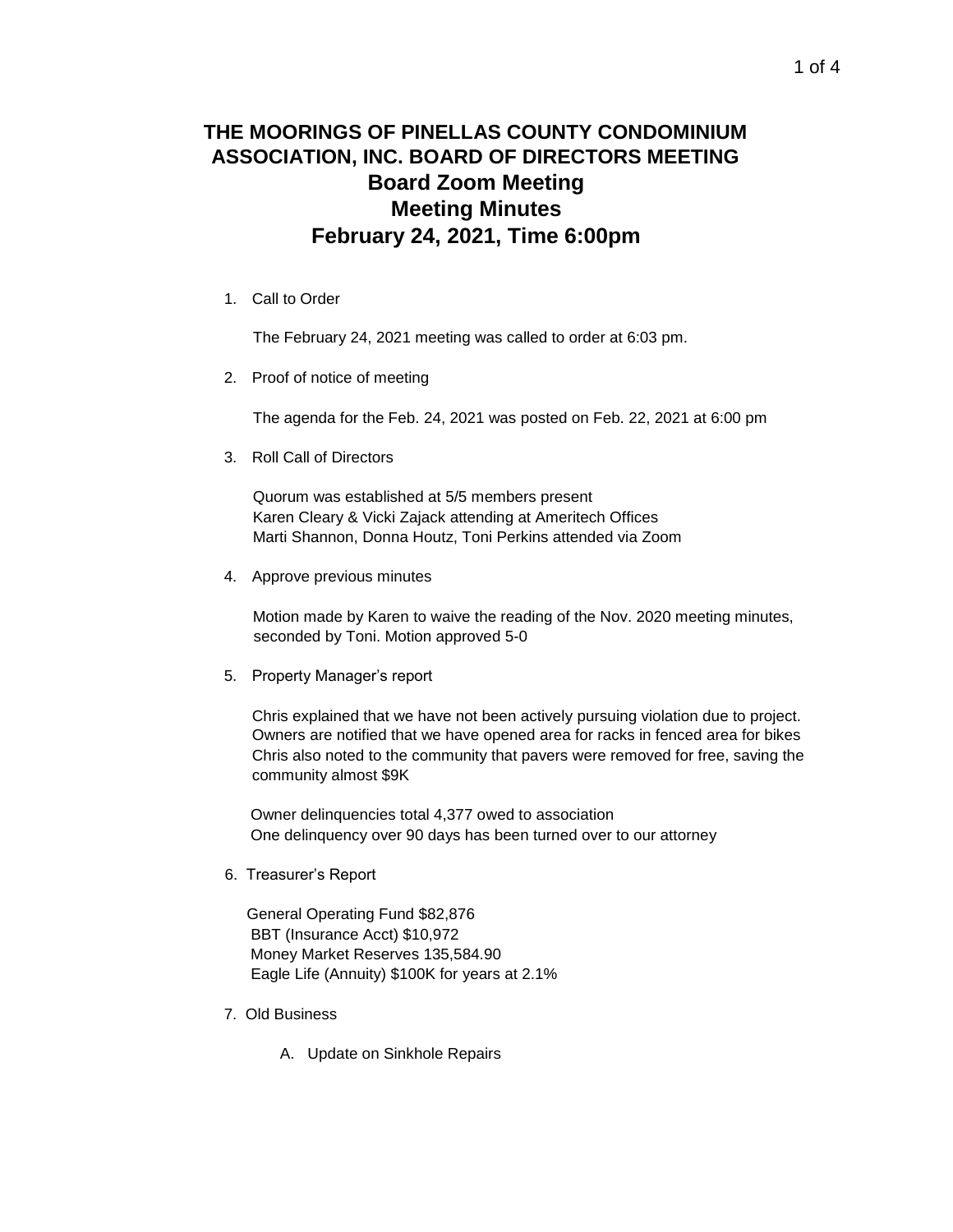Buildings 12, 11, 10 completed and signed off, 9, and 7 have been completed, not signed off. These buildings have also received chemical grouting. Buildings 6, 5, 4, will receive chemical grouting starting on March 11.

All core drilling has been completed. Owners are instructed to record all damage to units, and keep pictures for documentation.

Seawall update, excess cement from previous repair has delayed work. Breaking up the excess cement is a challenge due to limitations in getting heavy equipment onto property. Solutions are being explored.

B. Parking

Community members are encouraged to view the Moorings webpage on the Ameritech website for updates on project as well as parking restrictions. The bulletin Boards will also be updated with pertinent information and please attention to signs. Owners were informed that March 11 begins chemical grouting at 6, 5, 4, and is a one day process.

C. Waste Management Claim

Chris Stancil has still been unable to speak with Jeffrey Howell at Gallagher-Basset, the insurance company for Waste Management, regarding the claim for damage to our dumpster enclosure (B10). Chris will continue to try to contact them. Last 40 days, calls ignored, WM had informed us they were closing the case due to Moorings' lack of response and they claimed no fault. More aggressive contact with Mr. Howell is being pursued. The repair to our enclosure door is estimated to be \$1200.

D. Community Sign at Entrance

The Board has received several samples of signs from John Weber that would be suitable for the Moorings entrance. They will move forward with choosing the shape, coloring, and lettering. It is estimated the sign will cost the community approximately \$2700.00. We discussed replacing post and supporting structure replace and discussed materials we can use..

E. Declaration Change Registered

The declaration amendments passed by the community were registered with Pinellas County and the state of Florida. Copies were also distributed to all home owners via mail. Changes were official at last meeting. Thanks to the community for responding, whichever way they voted..

- 8. New Business
	- A. Maintenance Man

The Board discussed the hiring of Emmett McKinney to serve as part-time maintenance man/custodian for the Moorings. He will work approximately 20 hours per week. Please put requests for work on community property in slot.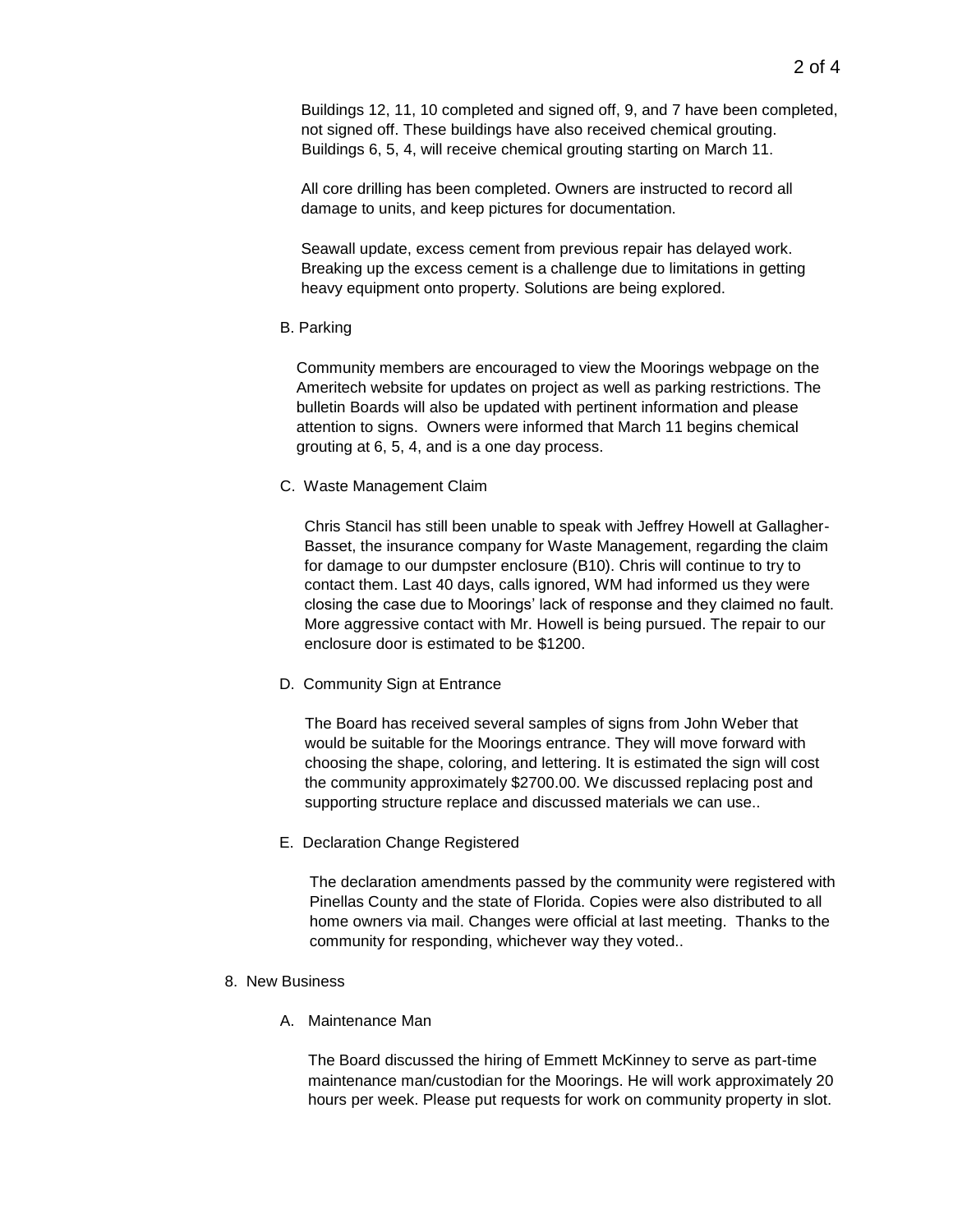Thanks to John Cleary for his work, which saved us approximately \$56,000?

Motion made to hire Emmett Mc Kinney by Vicki Zajack, seconded by Donna Houtz. Motion approved 5-0

B. Buildings 3 & 6 water shutoff repair/replacement

New water shutoffs for Buildings 3 & 6 were installed by Friends Plumbing for a cost of \$2,235.84.

Motion made to approve \$2,235.84 water shutoff expenditure by Vicki Zajack, seconded by Donna Houtz. Motion approved 5-0

C. Pool Repairs

The Board indicated that the final cost of the repairs to the pool would be \$77,680. (Down from 81K) Challenger/Cody pools has been contracted to make the repairs and installations. It will take approximately 4 weeks to complete work, once all materials have been ordered and received. The Moorings saved a cost of \$8,000 by allowing a private contractor to remove them for his personal use at no cost to the Moorings. (50k credit from Helicon for damage) (80K from pool reserves). Discussed pavers, tiles, and designs. Included in the charge is the commercial pool heater. Installing electric to operate heater will be an additional cost.

Motion made by Vicki Zajack to approve pool repairs/updates for \$77,680, seconded by Karen Cleary. Motion approved 5-0.

D. Gutters

Work on gutters will begin April  $19<sup>th</sup>$  on all 12 buildings front and back. Description provided of gutters, commercial 6 inch gutters. 3x4" downspouts. Absolut gutters has been chosen as contractor at a cost of 31,648.

Motion made by Karen Cleary to approve Absolut Gutters contract for 31,648, seconded by Vicki Zajack. Motion approved 5-0

E. Directors and Officers Insurance

Due to lawsuits, the cost of the liability insurance premium went from \$1472 to \$3250. Deductible was raised from \$2500, to \$15,000. It was noted that the expenses of the two lawsuits were \$39,083

F. Violations;

Unit 322 is the only violation per Chris and is ongoing. Liens have been filed to proceed with foreclosure and continue with violation letters. Association must pay attorney up front and association is reimbursed. It is noted that these are often issues faced with renters, which hopefully declaration changes will lessen.